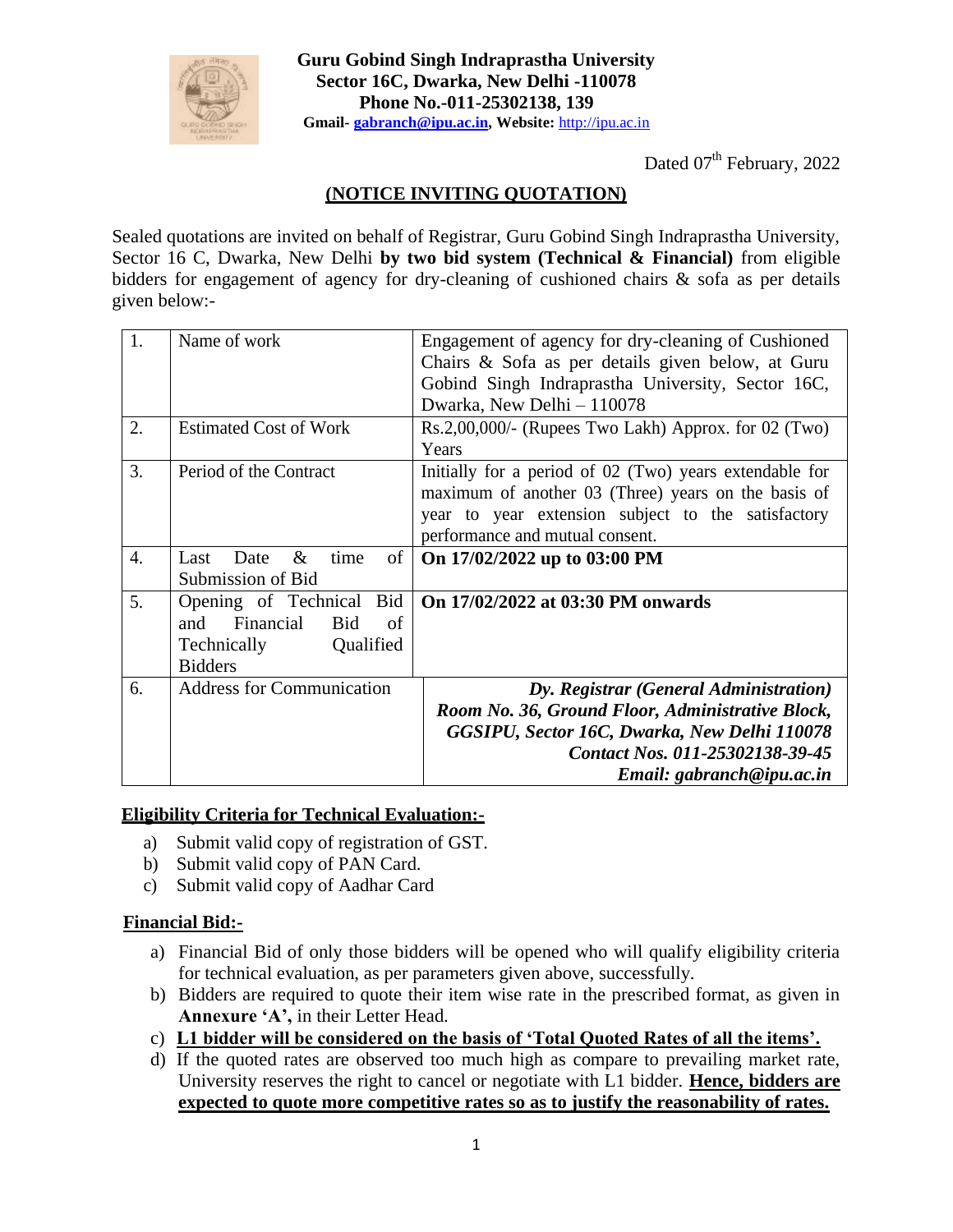## **Terms & Conditions:-**

- 1. Sealed Quotations/Bids must be submitted/sent in the office of Dy. Registrar (GA), Room No. 36, Ground Floor, Admin Block, GGSIP University, New Delhi – 110078 latest by  $17<sup>th</sup>$ February, 2022 at 03:00 PM.
- 2. University reserves the right to reject any or all the bids or accept them in part without assigning any reason.
- 3. The successful bidder will have to provide dry-cleaning services as per the L1 approved rates, irrespective of the quantity of items.
- 4. **The work will be awarded to L1 bidder for two (02) year from the date of work award letter. The Contract can be extended for maximum of three (03) years on year to year basis extension on the same rates, terms and conditions, with mutual consent.**
- 5. The successful L1 bidder to which contract will be awarded shall be required to deposit an amount of **Rs.6,000/- (i.e. 3% of estimated cost of works)** as **"Performance Guarantee"**  in the form of FDR or Bank Guarantee (BG) of any scheduled bank in favour of **"Registrar, Guru Gobind Singh Indraprastha University", payable at New Delhi (Validity of FDR or BG should be 26 months)** at the time of award of work alongwith acceptance letter, which is refundable on satisfactory completion of contract after the stipulated period of time. In case of extension, bidder would be required either to extend the earlier Performance Security or to submit a fresh performance security for equal amount. No interest will be payable on this security deposit money. **If the L1 bidder fails to submit Performance Guarantee within 10 days of issue of award letter, the contract will be awarded to L2 bidder at the rates quoted by L1 bidder, if agreed.**
- 6. The Company shall use good quality washing material for dry-cleaning of cushion chairs and sofa etc.
- 7. The Contract is not transferable.
- 8. The agency shall fix the items at appropriate place after dry-cleaning.
- 9. If the work is done outside the University Campus, the cost of transportation etc. shall be borne by the agency.
- 10. The agency/vendor shall attend the work within 48 hours of receipt of written or telephonically order/complaints otherwise the work will be done from open market and the amount will be deducted from the agency/vendor bill.
- 11. The rates of item should be quoted excluding GST. All taxes shall be paid by the University at the time of billing as per approved Govt. norms.
- 12. In normal due course, payment will be released within 30 days after producing bill by the vendor alongwith satisfactory work completion report duly signed by the user department.
- 13. In case of any dispute relating to supply of the self-inking/rubber stamps, manufacturing or effect of this contract or the validity or the breach thereof, University and the contractor shall make every effort to resolve amicably by direct discussion/negotiation. The decision of Competent Authority of University will be binding to both the parties in such case.

**-S/d- (Dr. Pankaj Agrawal) Dy. Registrar (GA)**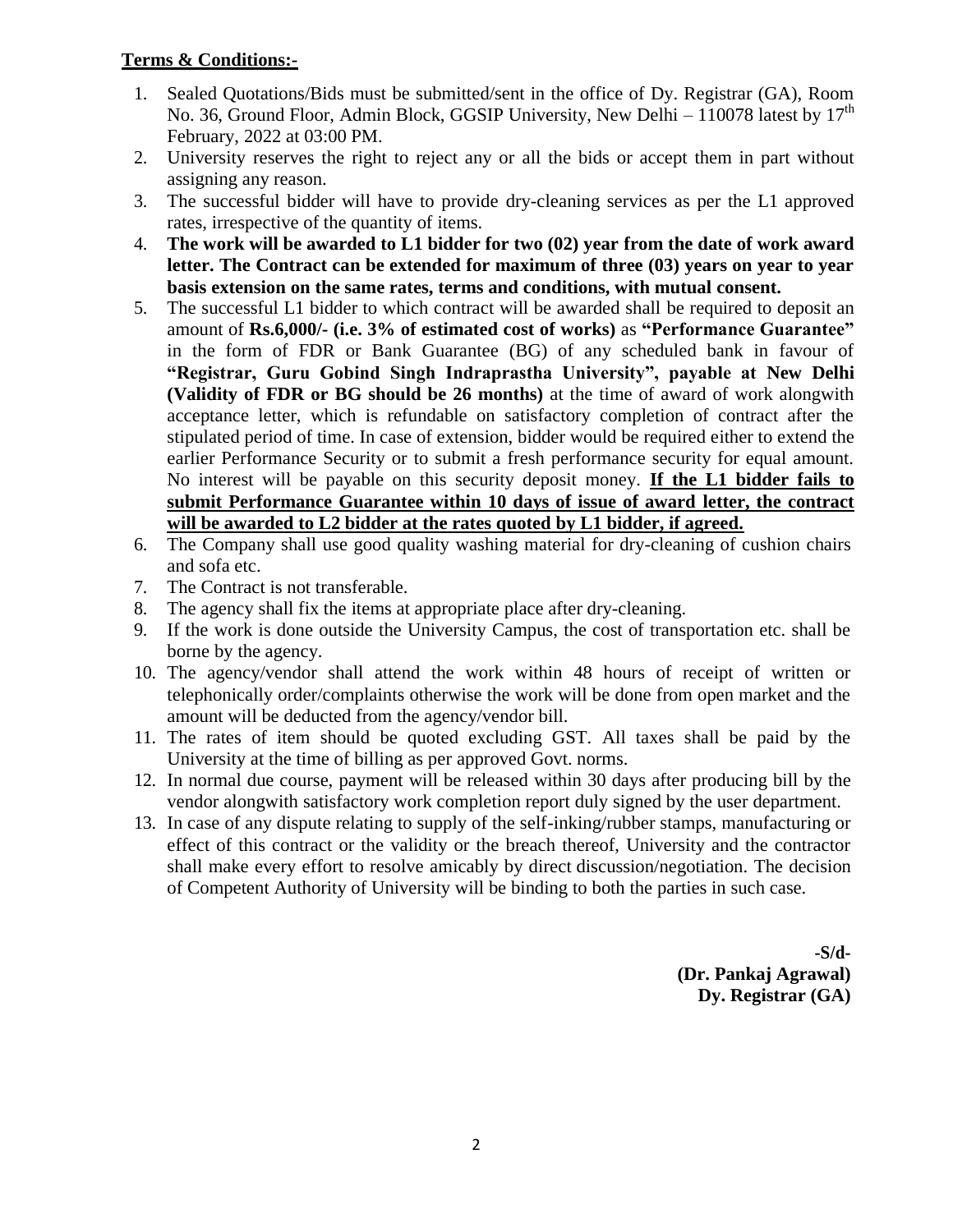## **FINANCIAL BID**

Financial Bid in respect of quoting rates for dry-cleaning of Cushioned Chairs & Sofa as per details given below, at Guru Gobind Singh Indraprastha University, Sector 16 C, Dwarka, New Delhi – 110078

- 1. Name of Contractor :-
- 2. Address :-

|    | S. No. Items                           | Unit      | Rate       |          |
|----|----------------------------------------|-----------|------------|----------|
|    |                                        |           | In Figures | In Words |
|    | Cushioned Chair (Seat & Back complete) | Per Chair |            |          |
| 2. | Sofa (Seat & Back complete)            | Per Seat  |            |          |
|    | <b>Total Quoted rate</b>               |           |            |          |

## **Details of work in last two year available at Annexure 'B'**

#### **Note:**

The rates of item should be quoted excluding GST and same shall be paid by University at the time of billing.

Date: \_\_\_\_\_\_\_\_\_\_\_\_\_

Place: \_\_\_\_\_\_\_\_\_\_\_\_\_

Stamp:

\_\_\_\_\_\_\_\_\_\_\_\_\_\_\_\_\_\_\_\_\_\_\_\_\_\_\_\_\_ Signature of Authorized signatory